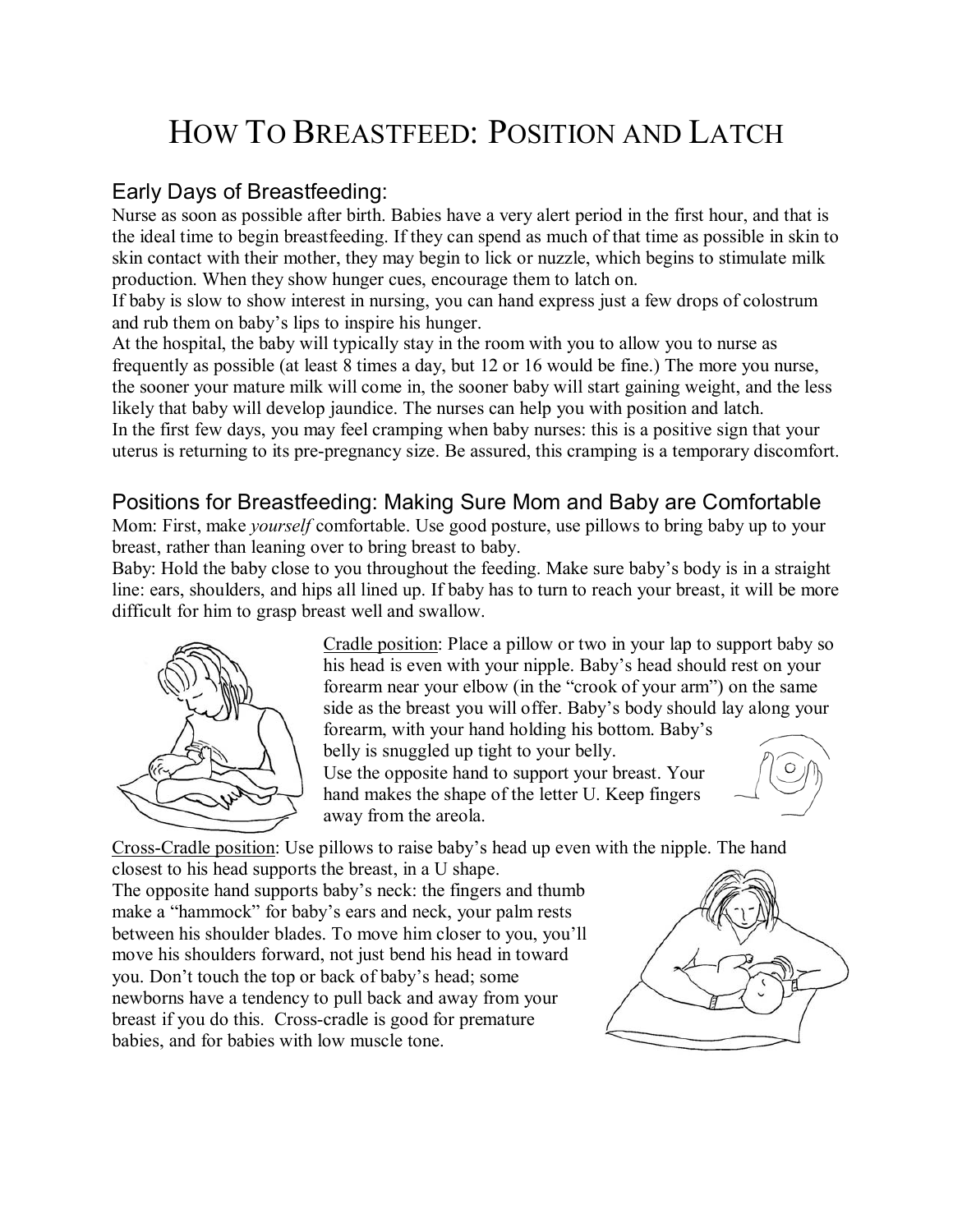

Football / clutch position: Put a pillow or two at your side to help support your arm and your baby. Hold your baby as if you were carrying a football, tucked in snug against your side. His bottom rests on the pillow, and the legs are tucked up, so he can't push off of the back of the chair while you nurse. Hold baby's neck and the lower part of his head in your hand, level with your nipple. Use the opposite hand to support your breast in a Chold: Thumb above the areola, fingers are cupping O and supporting the breast. The diagram shows a Chold after mom has compressed her fingers to make a "sandwich" (see below.) Football hold is a good position after a cesarean; it's also good for large-breasted women.

Side-lying: Lie on your side with a pillow behind your back. Place your baby on his side facing you, and tuck a pillow behind him to hold him snuggled close to you. Use the C-hold. It can be harder for you and baby to learn about latch in this position, since it's harder for you to see what is happening, and harder to adjust things. Therefore, it may be easiest to refine the latch in a sitting position. Or, you may be able to have your partner help with getting baby latched on. However, this position can be wonderful for tired moms, allowing them to rest while nursing. So, it is well worth learning and practicing. Be aware that it is easy for moms to fall asleep while nursing, so you should make sure the environment is a safe sleeping environment for baby.

Vary positions: Changing positions will help you build the best milk supply, and will help avoid clogged ducts and sore nipples.

## Helping Baby Latch on to Your Nipple

ìNipple Sandwichî Compress your breast with thumbs and fingers, as if you were squeezing a sandwich to fit into your mouth. Shaping the breast in this way will allow baby to get a deeper latch-on. Start with your nipple by baby's upper lip, or nostril so he has to "reach up" to latch on. His head may be tilted back slightly; he shouldn't have his chin tucked down on his chest. Encouraging Baby to Open Wide. Use your nipple to gently tickle or stroke baby's upper lip, then move away *slightly*, then tickle again, until he opens his mouth very wide, as wide as a big yawn, with his tongue forward.

When baby's mouth is wide open, quickly pull him close, so that his chin and lower lip go as far onto areola as possible, and upper lip takes in much of the areola.

## Checking for a Good Latch and Good Milk Transfer

Once baby is latched on, check his latch. If it's not a good one, you should take him off the breast and try again. Do not allow a poor latch, as this can lead to sore nipples for you, improper suckling habits for baby, and baby not getting as much milk as possible during a feeding. If you need to remove baby from the breast, first release the suction. Slip a finger into the corner of babyís mouth, between his gums. Hold your finger there to protect your nipple while removing it from baby's mouth. Try latching on again. (As baby gets older and more experienced, this will get easier!)

Signs of a good latch:

• Look at the areola: Baby should have part of the areola in his mouth, not just the nipple!